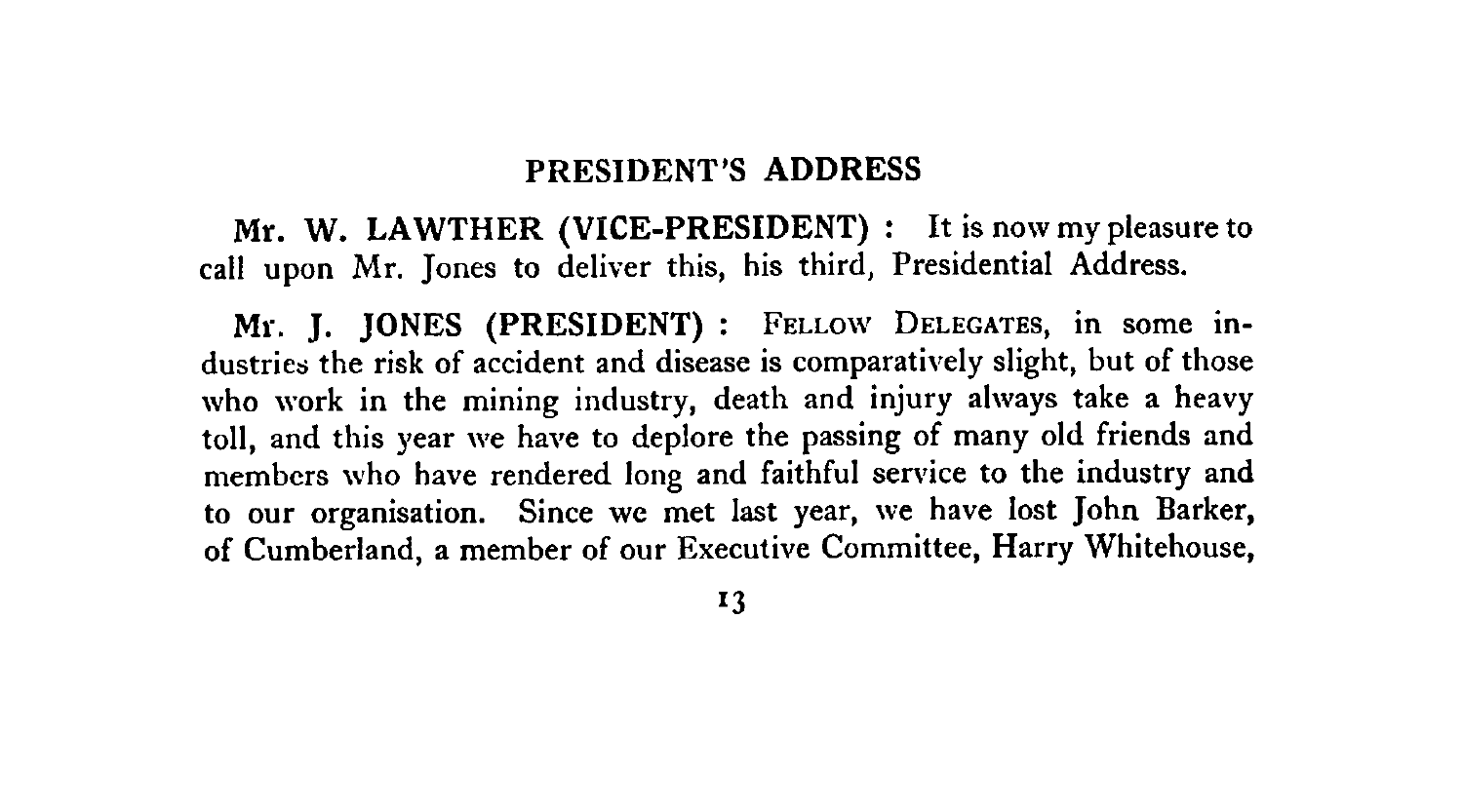of Staffordshire, and many other able and devoted workers. We have also to mourn the loss of many loyal members of the Federation who, during the year, have paid the price which is so often exacted from those who work in coal mines, and more recently those who lost their lives in the disaster at the Brymbo Colliery, Staffs. I would ask you to offer your sympathy to the friends and relatives, and to pay a tribute to the memory of our old comrades in the usual way.

### SAFETY IN MINES

The loss of these old members must inevitably bring to our minds the question of the health and safety of those who now labour in the industry and of those who will do so in the future. As you know, a Royal Commission is now investigating this question, and I feel confident that the public shares with us the earnest hope that the labours of the Commission will result in legislation being passed which will provide for a much higher standard of health and safety in the mines than we have to-day. We have done our best to help. We feel that our evidence to the Commission, both written and oral, faithfully reflected the views and experiences of the men in the coalfields, and we sincerely believe that the proposals we made would go a long way towards meeting the increased dangers which result from the changed mining conditions of to-day. We feel also that our proposals would go far to eliminate the weakness and omissions in the legislation which, apart from any change in mining conditions, our experience had revealed to us. But, as the Gresford Inquiry so clearly showed, the law may be as stringent, as comprehensive, and as clear as human ingenuity can devise, and yet, if it is not obeyed, will be powerless to save us from even the worst of mining disasters. Therefore, to ensure that the law is carried out is of even greater importance than to provide that it shall be clear and adequate. Here, also, the Federation has played its part. Our proposals for clarifying the legal responsibilities of owners, managers and other officials, and our suggestions for giving a better status and more freedom and independence to the deputy, were all made with this purpose in view, and were the result of our experiences in every coalfield. Our plea for more frequent and more adequate inspections was made for the same purpose, and now we can only express once again our sincere hope that the Commission will be able t help us in these vital matters by making strong and unanimous recommendations to the Government.

## THE DISPUTE IN NOTTINGHAMSHIRE

The past twelve months have been a notable period in the history of the Federation, for since we met last year we have been able to compose the differences in the Nottinghamshire coalfield and to bring the coalfield as a whole back into the fold of the Federation after more than ten years of intense bitterness and strife between the rival factions. I want to  $\sim$  y nothing on this subject which may rekindle the fires of old controversies, yet I feel it is possible to say something which will be helpful to all of us.

In the first place, I should like to say that in my view, those of us who have the honour of being your officials and Executive Members must necessarily acquire a greater knowledge of the strength and weakness of the organisation than those whose opportunities for gaining such knowledge are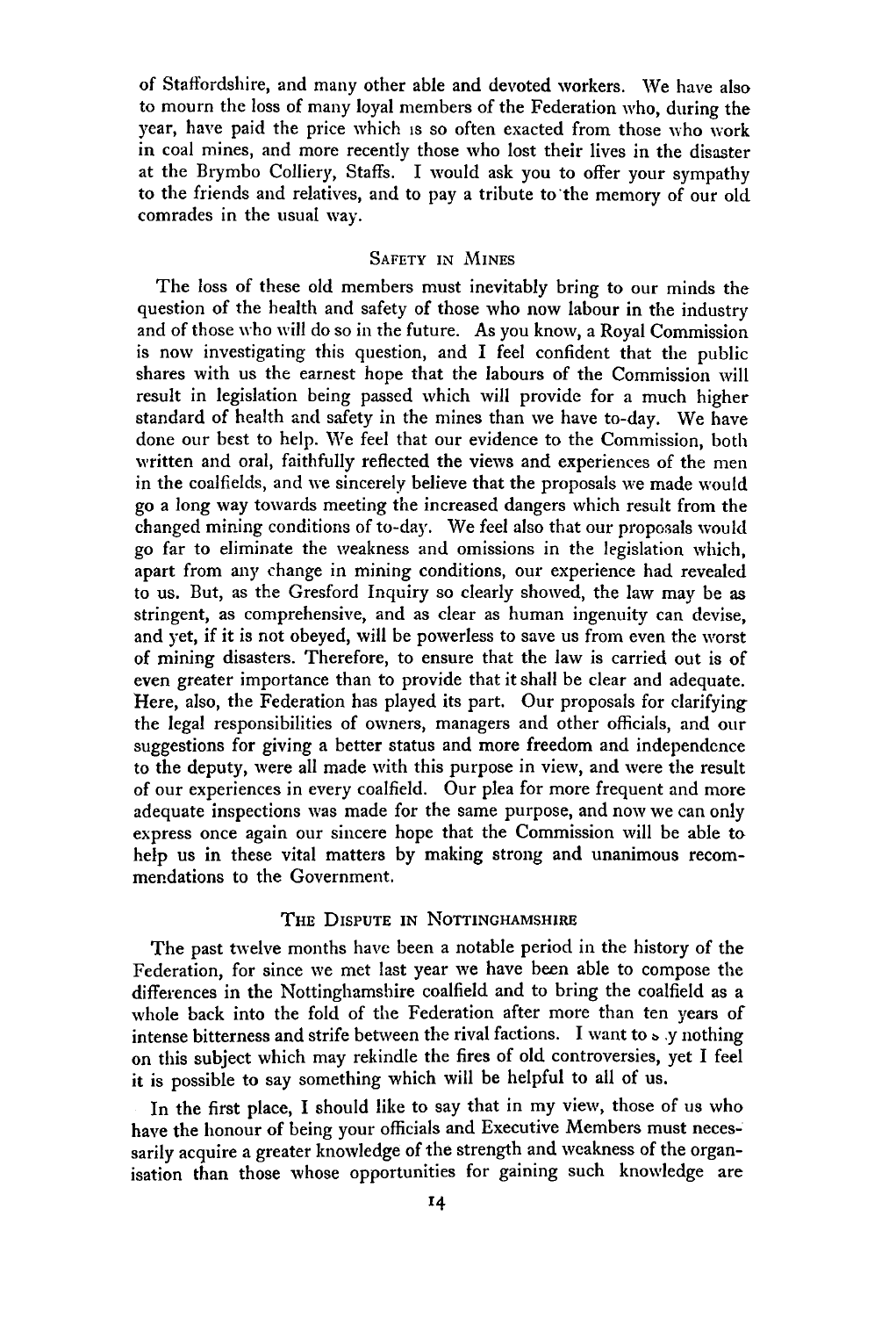limited, and who, for that reason, are inclined to view national problems from the circumstances of their particular districts, rather than from the circumstances of the Federation as a whole. Nevertheless, while your officials and Executive should understand the difficulties of certain districts, it is essential that they should also be able to appreciate new circumstances and new points of view, as they arise, and adapt their policy accordingly. On the other hand, when at last the difficulties of the organisation are made manifest, it becomes necessary for those who differ from the official view not to press matters to extremes, but, in their turn, to accept the realities of the situation.

In the Nottinghamshire dispute the different elements of the Federation showed a resiliency in these matters, and a patience with, and forbearance towards one another, which contributed materially to the honourable conclusion of the dispute and which should be of the greatest value in the future.

I thank all Executive colleagues for their splendid help and loyalty during those difficult negotiations and I thank the men at Harworth for their magnificent stand, without which all would have been in vain. It is a matter of deep regret that, since the dispute ended, some of our people at Harworth have been punished in a way which is wholly inconsistent with the spirit of the settlement and with the maintenance of peace and goodwill in the industry. We have taken this matter up with the Home Secretary, and we have strong hopes that the Government will appreciate our point of view.

The Notts dispute demonstrated to us once again the value of national action; it is now apparent to us all that we could never have overcome the difficulties in Nottinghamshire if we had not made the issue a matter of national concern; these recurring crises, however, are bad for the industry and bad for the miners and it is to be regretted that those who had the means and authority of effecting a settlement took no effective action until a national stoppage was imminent; a settlement was then made which, if the necessary goodwill had been shown, could have been made months earlier. I trust that, in future, when the miners of this country are making some claim to which they obviously attach the greatest importance, that claim will be speedily and effectively dealt with.

Having said this, I now freely acknowledge the accommodating and helpful spirit which was shown by the Nottinghamshire owners and the representatives of the Industrial Union during the final stages of the dispute, and I also want to pay a tribute to the present Secretary for Mines and the officials of the Mines Department. It is but justice to Captain Crookshank to say that, while he may differ from us politically, he has never allowed that difference to prejudice his consideration of any matter which we have brought before him, but on the contrary, has shown the strictest impartiality, and the keenest possible desire to secure peace on the basis of justice and goodwill. In making these remarks, I hope I shall not be misunderstood. I make them because I feel that, when we meet with consideration and fair play in high places, it is important to us that we shall freely acknowledge the fact.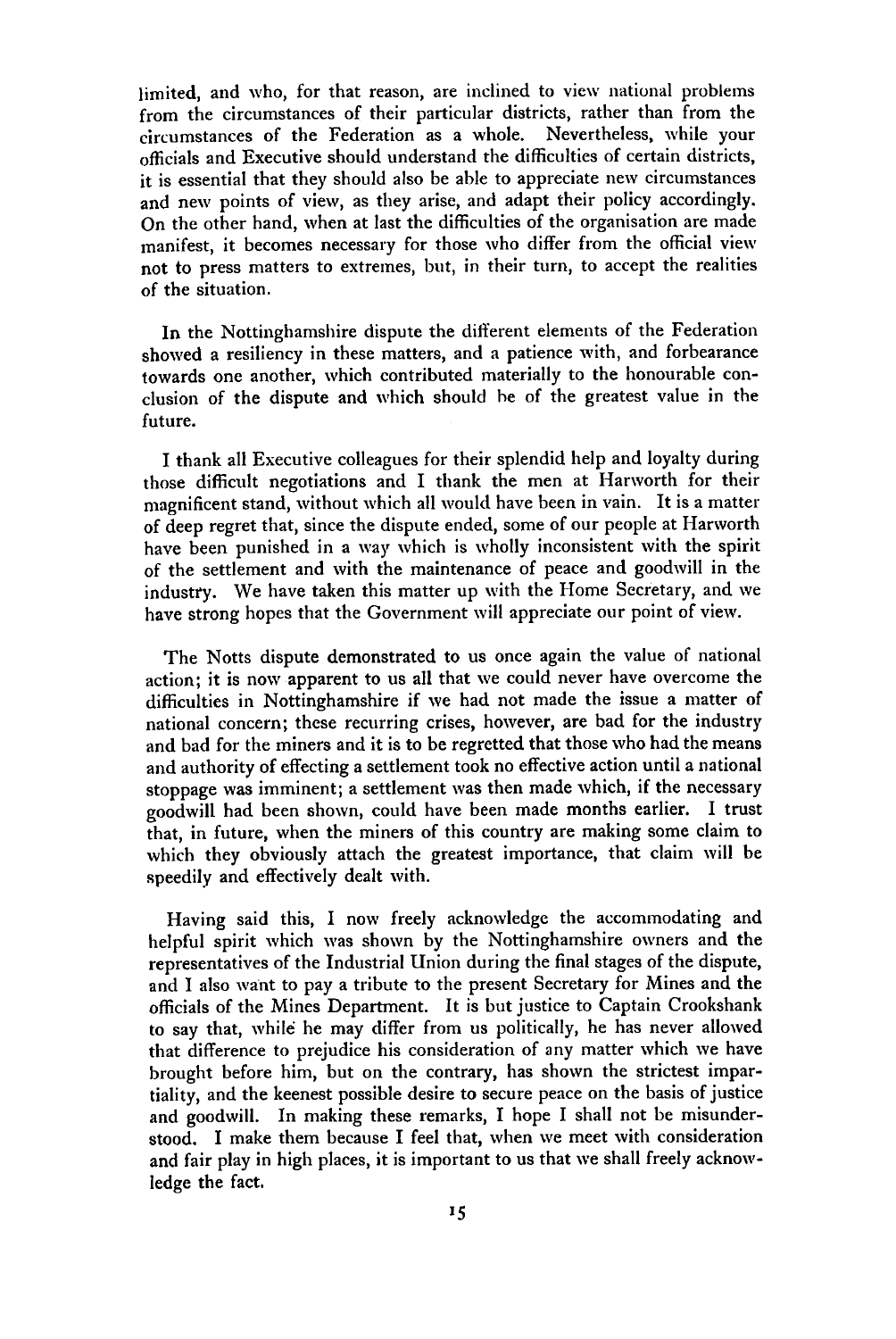### FUTURE RELATIONSHIPS

And now in regard to the future of the new Union in Nottingham, I feel it would be helpful if I restated briefly the principles and sentiments which govern the policy of this organisation, and in the light thereof show how important it is that every mineworker in Nottingham should be a member of the Federation.

The mineworkers of Britain, irrespective of the district or pit in which they happen to work, are bound together by unbreakable ties of comradeship, sacrifice, and common interests. One has only to recall the hazardous nature of our calling to realise the interests we all have in common; the dangers of mining have given rise to a great body of specialised legislation in the winning and moulding of which the miners of every district have played their part, and in the future, as in the past, it is no less necessary that we shall stand together and help each other in those special tasks which the nature of our calling imposes upon us.

Our economic advancement is no less surely dependent upon the help and encouragement we give to one another. Even under the present organisation of the industry, our economic interests are firmly cemented together by our complete dependence upon each other. At the moment, the economic circumstances and possibilities of the districts may differ, but the higher wages and better conditions in the more fortunately situated districts make better wages and conditions possible in the less fortunately situated districts, while just as certainly the more fortunate districts could never sustain their position unless the others marched in line. Every district, therefore, is dependent upon other districts, and complete unity, under one organisation, is indispensable to the welfare and advancement of the whole.

As to our relationships with the employers, we too are prepared to cooperate with them for the advancement of an industry upon which we, even more than they, are dependent, and it is pleasing to know that in recent years the owners have to some extent moved nearer to the conception we hold of the proper conduct and control of the industry. But we have to recognise that on certain questions our views are bound to differ from those of the owners, and it is essential, therefore, that as an organisation we shall maintain our complete independence and freedom of action. Any other policy, indeed, would be inimical to our interests, foreign to the spirit and traditions of the miners, and would fail to win for us that respect and consideration which free men alone can command.

I feel sure that if all the men in the Notts coalfield will think about these matters they will see that by belonging to the Federation they can work with us in mutual respect and comradeship, and by so doing can help us and best help themselves to that higher and fuller life which is our common birthright.

### ORGANISATION OF THE FEDERATION

The events of the past twelve months have made the question of Federation reorganisation more urgent than ever, and it must now be clear to everyone that the form of the organisation we have to-day is in many respects out of date and a source of danger to our national unity. While we know thit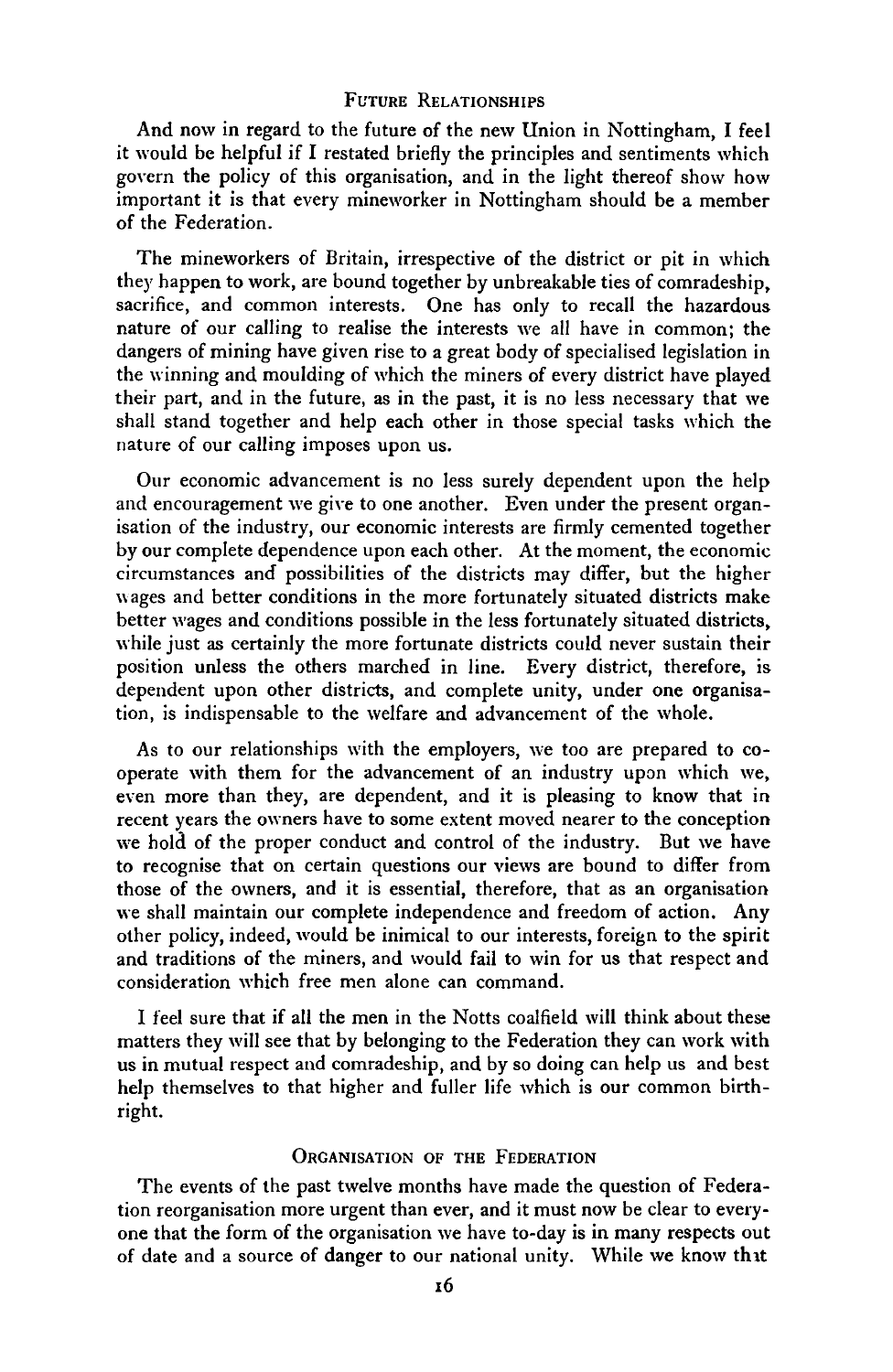in reality the interests of any district cannot be separated from those of other districts, this fact is obscured by the present form of the organisation which, by giving complete autonomy to its various units, gives rise to a tendency on the part of those units to regard all problems, even problems of national importance, from the standpoint of the supposed interests of those districts rather than from the interests of the Federation. Further, it cannot be denied that at the present time there is a certain amount of overlapping and redundancy which, by a re-arrangement of the units of the Federation, could be eliminated, with consequently a more efficient and economical service to the men at the collieries. It appears to me, therefore, that a big structural change in the form of our organisation is now necessary if the Federation is to exercise the authority and control and give that service to the members which modern conditions demand. But such a change would involve many other changes and give rise to a number of big problems which could not be successfully overcome without the assent and goodwill of all concerned. Such a change could not, in fact, be effected without the full approval of every one of the present units of the Federation. Therefore, your Executive Committee now feel that before any real progress can be made on this question it is essential that the districts shall understand the full implications of a radical change in the structure of the organisation and be prepared to carry the matter forward in the light of that knowledge.

# ACHIEVEMENTS DURING THE YEAR

While a change in the form of the organisation may now be necessary, this should not lead us to under-value the immense services which the organisation is rendering to the members to-day. A glance at the report of your Executive Committee will give you a good indication of our many activities. Questions such as safety in mines, the employment of boys on the night shift, the supply of mining labour, and the application for assistance to the export trade, are but examples of the many matters which vitally affect the lives of our members and in respect of which the Federation has exerted all its influence on their behalf. Splendid efforts have also been made by districts of the Federation to build upon the success which was achieved in the wages campaign of last year. By taking advantage of the selling schemes and of the improvement in trade, many of the districts have secured further increases of wages (in some cases of a substantial character) and have also secured changes in the district agreements which will be of great benefit to the members. We congratulate the districts on this work; their achievements have been most praiseworthy, and are a striking example of what can be done by trade union organisation which, despite all its handicaps and shortcomings, is still our greatest safeguard and our most sure means of advancement.

It is encouraging to know that these efforts have been appreciated and that in consequence there has been a further increase of membership this year in many of the districts. We have still some way to go, however, before we can claim a full ioo per cent, membership IN EVERY DISTRICT, and I suggest that this is a goal for which we now strive with the utmost zeal and determination. The days ahead are fraught with great possibilities. We have still to take the FULLEST advantage of the improvement in trade and of the improvement in the organisation of the industry, and we must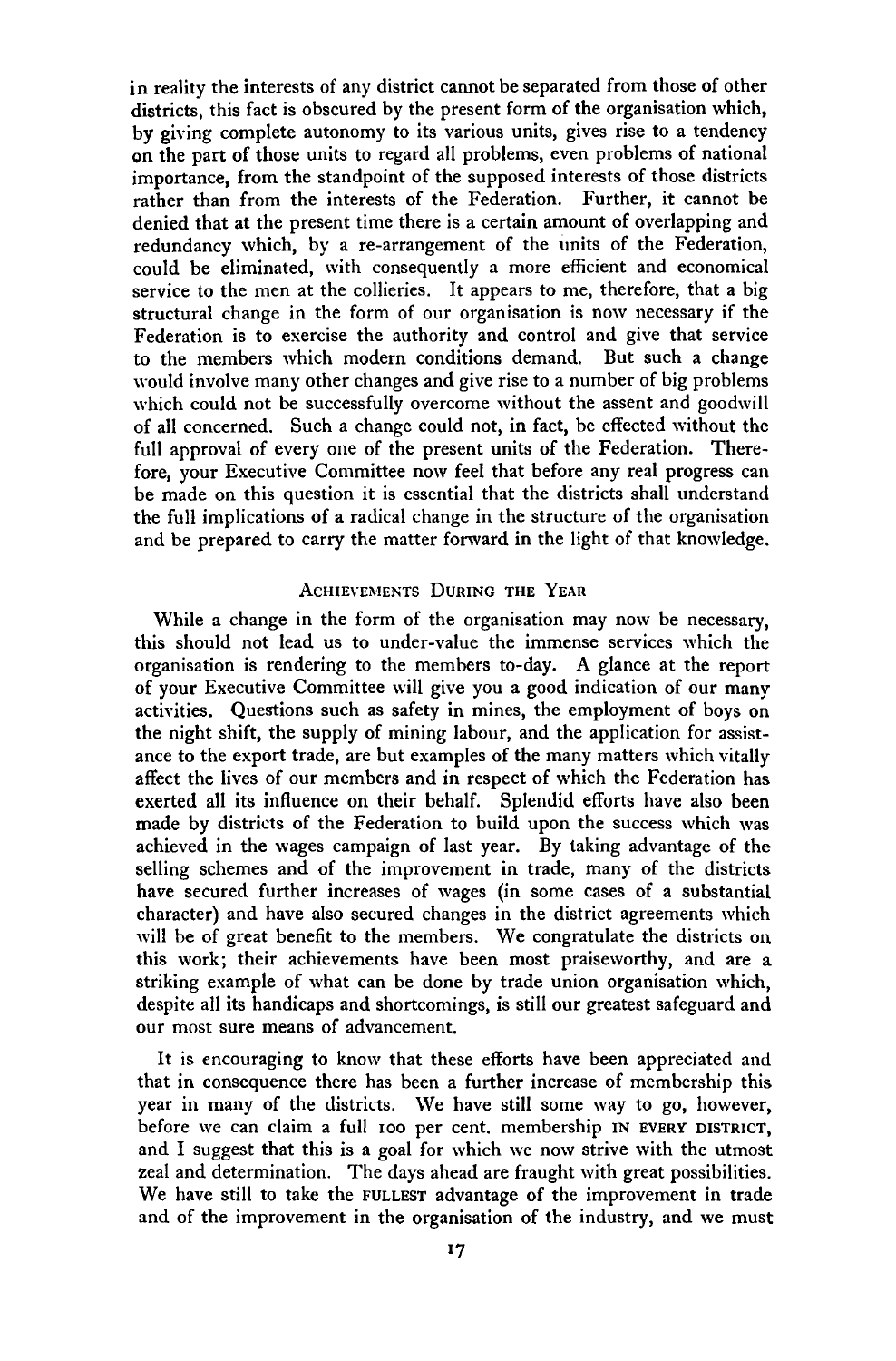not forget that when the present boom has subsided we shall need our maximum strength to safeguard our standards and to see that justice is done to those in the industry.

No less important than the gaining of new members is the necessity of educating and enthusing that small minority of members whose membership is of a nominal rather than a real character; we want all the members to take a real interest and pride in the work of the Federation; to be not merely numbers on the books, but kindred spirits, willing and active members of our great family, and valuing Trade Unionism for its own sake. If we do not do this, we shall not be able to get the best results and there is always a certain amount of danger from internal weaknesses. We would do well to recall the words of the poet:-

> "That, sir, which serves and seeks for gain, And follows but for form, Will pack when it begins to rain, And leave thee in the storm."

In the coming months, therefore, let us make organisation, both from the structural and from the individual point of view, one of our chief objects, and let us try to ensure that the virility and enthusiasm which now characterise our best-organised areas are extended throughout the Federation.

#### THE INTERNATIONAL SITUATION

The failure of the British Government to ratify the Convention which was adopted in Geneva in x931, pioviding for a reduction of hours in coal mines, is a very big disappointment to our members. In this matter, it has long been evident that the Government has not been prepared to take the initiative in pressing for the ratification of the Convention by other countries, but has adopted tactics designed to obstruct the efforts which have been made by certain other Governments and by the workers' representatives. In these circumstances, we may have to consider taking independent action to secure a reduction of hours in this country, a step which in my opinion is long overdue. We note the success of our French comrades in this direction, and it may well be that a reduction of hours will be the next big objective of the Federation. This is a matter for the consideration of your Executive Committee, but I know that I am expressing the views of the Committee, and indeed of the whole Federation, when I say that we are not prepared to wait indefinitely in this matter, and that if we cannot get satisfaction through Geneva, then we must take our own course to give effect to the will of the members.

On these occasions it is not usual to refer to subjects other than mining, but this year I feel that no remarks on the international situation would be complete without some reference to the heroic struggle of the Spanish people. Let us not forget that the principles of democratic Government and personal liberty which the Spanish Government are now defending are principles which, in this country, are the very breath of our existence.

Let us remember, also, the terrible consequences of a Fascist victory in Spain. A victory for the rebels would mean the ruthless subjugation of